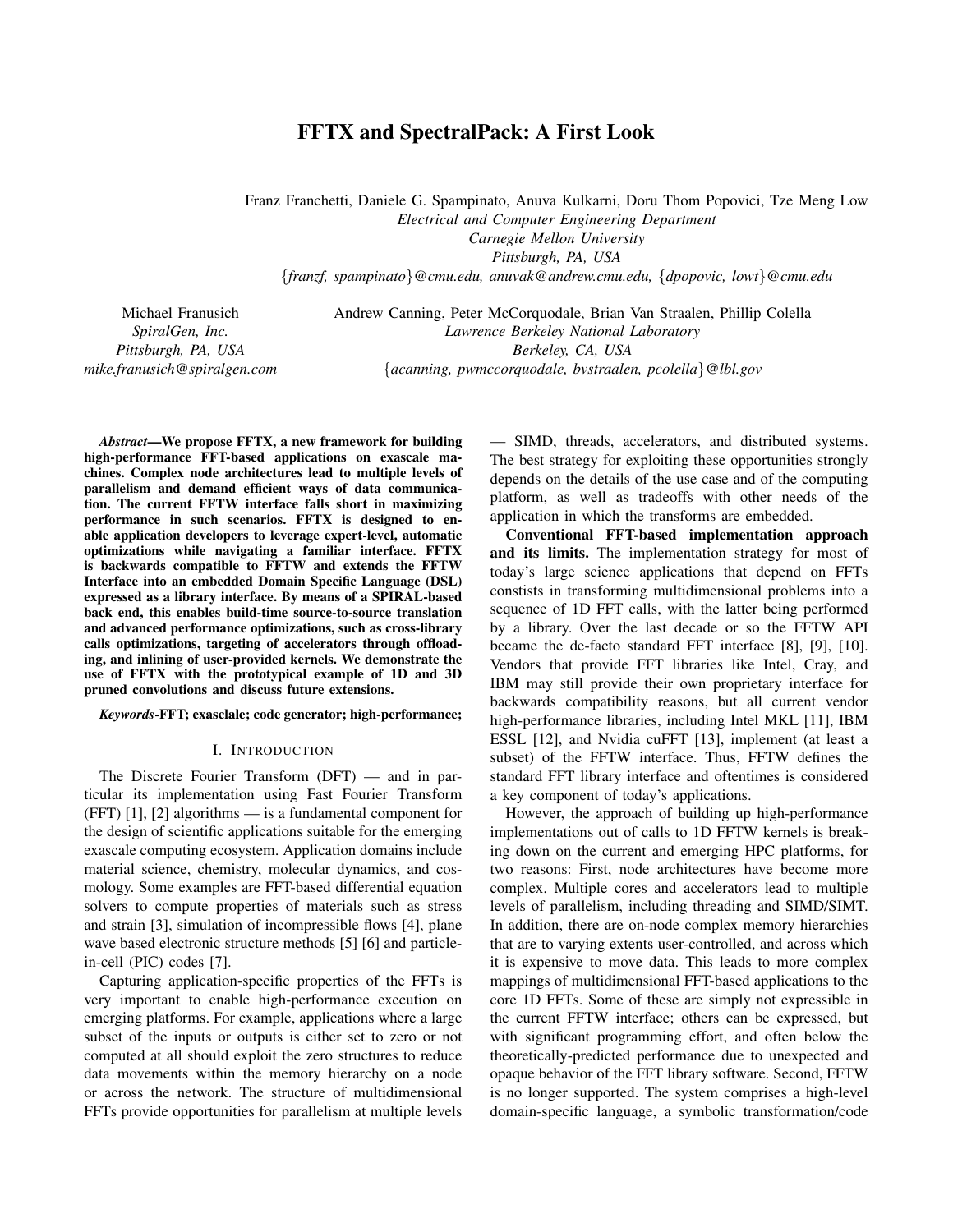generation system, and an autotuning infrastructure that were essential in developing a general-purpose FFT highperformance library on single-processor architectures available between mid-1990s and mid-2000s. However, current support of FFTW is limited to volunteer contributions. As a result, the extensions to support new node architectures are more brittle and provide less coverage.

The FFTX interface. To overcome the limitations discussed above, we propose FFTX, a new framework for building FFT-based applications. In particular, FFTX provides: (1) A backwards-compatible approach that builds on the FFTW interface but extends it to enable extraction of highperformance on exascale machines; and (2) an evolutionary approach that enables applications to leverage higher level than 1D FFT building blocks and enables cross-block optimization.

SpectralPack. Eventually, the insights provided by opening up the design/tuning space between FFTX and full exascale applications will lead to new ways of designing them to obtain high-performance. Ultimately, our goal is to leverage such a co-design process releasing integrated FFT-based packages as a library, called SpectralPack. SpectralPack will provide a set of template computations covering a variety of spectral applications. In this paper we show the composition of a plan for computing a 3D convolution for the solution of constant-coefficient PDEs using the method of Green's functions as a prototypical example.

This paper is organized as follows. First, we discuss related work in Section II. Next, in Section III, we describe more in details the FFTX interface and in Section IV we provide early examples of applications. Finally, we conclude by describing the current and future work behind FFTX in Section V and draw our conclusions in Section VI.

#### II. RELATED WORK

As discussed in Section I, the current status of FFT libraries and FFTW poses a significant risk to exascale application development. We now detail the alternatives to our proposed plan and the associated risks.

Rely on FFTW. To the best of our knowledge, the original development team of FFTW does not actively develop FFTW. Except for very minor fixes to the last minor revision (FFTW 3.3) in 2011, only a small number of fixes occurred since (with FFTW 3.3.7 the latest). FFTW continues to work decently on a number of (small core count) multicore CPUs with narrow SIMD vectors and small MPI node counts. Performance becomes an issue for some microarchitectures with wider SIMD vectors, large core counts, more than 32 MPI ranks, batch FFTs, and many important cases supported by the FFTW guru interface. The FFTW benchFFT webpage is outdated with a 2004/2006-era Pentium 4s and Xeons being the most modern profiled CPUs. FFTW does not support accelerators and GPUs. A major redesign and rewrite would be required to produce an FFT version that Table I

FFTW LIBRARY INTERFACE SUPPORTED BY COMMERCIAL VENDOR LIBRARIES. MISSING FUNCTIONALITIES ARE DENOTED AS "NO" OR "PARTIAL". ROUTINES CLASSIFIED AS "MIXED" ARE SUPPORTED BUT NOT ALL SIZES ARE OPTIMIZED TO THE SAME EXTEND. WE DENOTE HIGHER DIMENSIONAL FFT WITH ND FFT.

| <b>FFTW Features</b>                                         | Intel MKL | IBM ESSL       | Nvidia cuFFT   |
|--------------------------------------------------------------|-----------|----------------|----------------|
| Complex DFTs - Including Real-to-Complex and Complex-to-Real |           |                |                |
| 1D, 2D, 3D                                                   | Mixed     | Mixed          | Mixed          |
| nD FFT, $n > 3$                                              | Mixed     | N <sub>0</sub> | N <sub>0</sub> |
| <b>Batched FFT</b>                                           | Mixed     | Partial        | Mixed          |
| Guru Interface                                               | No.       | N <sub>0</sub> | Partial        |
| Real DFTs                                                    |           |                |                |
| 1D, 2D, 3D                                                   | Partial   | Partial        | No             |
| nD FFT, $n > 3$                                              | No        | N <sub>0</sub> | No             |
| <b>Batched FFT</b>                                           | No        | N <sub>0</sub> | No             |
| Guru Interface                                               | No        | N <sub>0</sub> | No             |
| DCTs and DSTs                                                | Mixed     | Partial        | No             |

takes advantage of current and expected exascale machines. The trade-off of code size and complexity vs. performance makes it hard to add support for modern accelerators and advanced architectural features in a way that provides highperformance. This can be seen in the experimental Cell BE FFTW version and in FFTWs SIMD vectorization. Due to the complexity of the system only a small number of people who can understand it well enough could redesign and maintain it. Overall, one cannot expect that FFTW will be updated for the needs of exascale software, either by the original authors or the open source community.

Rely on vendors. FFTW has become the de-facto standard FFT interface in HPC. Intel (with its Math Kernel Library, MKL [11], and the Cluster MKL), IBM (with ESSL [12] and PESSL), and Nvidia (with cuFFT [13]) maintain HPC FFT libraries. AMD and Cray use FFTW as their FFT library. Both MKL and ESSL provide their own native interface and implement a mapping to parts of the FFTW interface. Neither (Cluster) MKL nor (P)ESSL nor cuFFT implement the full FFTW interface, and implementation/optimization quality varies. There exist some highly optimized routines (e.g., complex 2-power FFTs) while other kernels use some translation routine and can incur (very) high overheads. Performance can vary by 2x to 10x or more. This means a number of routines run at 10% of the efficiency of 2-power FFTs. Table I below provides a detailed assessment of the interface of vendor FFT libraries. Significant portions of the FFTW interface are not supported by commercial vendor libraries. These missing functionalities are denoted as "No" or "Partial" in the table above. Routines that are supported by commercial vendor libraries are classified as "Mixed" when not all sizes are optimized to the same extent.

This lack of deployment of a fully-featured FFT software stack on the part of the hardware vendors is unlikely to change. FFT libraries do not carry the same weight as BLAS libraries for vendors since FFTs do not play any role for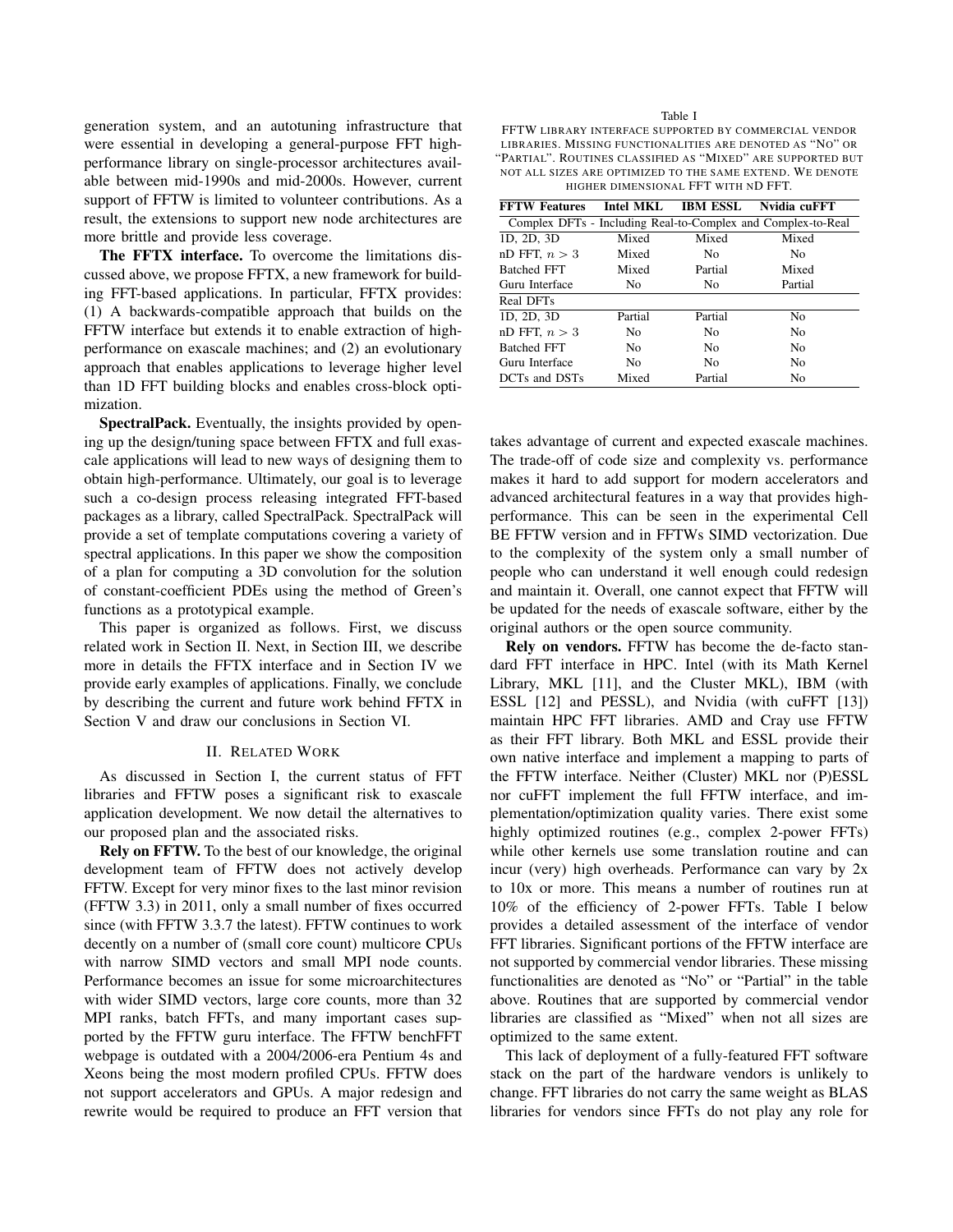the Top500 ranking, and the HPC Challenge ranking that included FFTs did not have the hoped-for impact. Further, the optimization space for FFTs is much larger than for numerical linear algebra as the algorithm strongly depends on the problem size and properties, requiring a specialized software and staffing infrastructure that the hardware vendors are unlikely to support.

# III. FFTX OVERVIEW

FFTX provides two key components that we describe more in details in this section: A library interface and a code generator backend.

# *A. FFTW as DSL*

To enable higher-level optimizations, a faithful embedded DSL representation of high-level mathematical description of algorithm/implementation space is necessary. FFTX extends the FFTW Interface into an embedded DSL, expressed as a library interface. The FFTX interface is backwards compatible to FFTW 2.X and 3.X so that legacy code using FFTW runs unmodified and gains substantially on hardware to which FFTX has been ported. The gains can be substantial but not reach full potential when only using legacy mode. To express those additional opportunities for performance, FFTX provides a small number of new features beyond the FFTW interface to express algorithmic features such as futures/delayed execution, offloading, data placement, callback kernels, and sparsity of inputs or outputs. Such changes have the potential to extract much higher performance than standard FFTW calls since higher level operations and new hardware features can be addressed. This interface is designed as an embedded DSL, for which we provide a standard C/C++ reference library implementation that enables rapid assessment of the interface by applications developers.

#### *B. A code generation backend*

FFT-based application kernels implemented using the extended FFTW interface described above are treated as specifications. This enables build-time source-to-source translation and advanced performance optimizations, such as cross-library call and cross library optimization, targeting of accelerators through off-loading, and inlining of userprovided kernels. Our approach allows for fine control over resource expenditure during the optimization. Users can control compile-time, initialization-time, invocation time optimization resources if they need to.

The core code generation, symbolic analysis, and autotuning software for this project will be based on SPI-RAL [14], [15], [16]. SPIRAL automatically maps computational kernels across a wide range of computing platforms to highly efficient code, and proves the correctness of the synthesized code [17]. This addresses two fundamental problems that software developers are faced with: performance portability across the ever-changing parallel platforms, and verifiable correctness of sophisticated floating-point code. The problem is attacked as follows: A formal framework captures computational algorithms, computing platforms, and program transformations of interest, using a unifying mathematical formalism called operator language (OL) [18]. Then the problem is cast as synthesizing highly optimized computational kernels for a given machine as a strongly constrained optimization problem solved by a multi-stage rewriting system. Since all rewrite steps are semanticspreserving operations, SPIRAL's approach allows to formally prove the equivalence between the kernel specification and the synthesized program. The SPIRAL approach has many of the same structural components as FFTW a highlevel DSL, symbolic analysis, code generation, and autotuning. However, the approach used by SPIRAL generates new source code for both the FFT calls and the glue code (e.g. pointwise operations and data motion) in an FFT-based application.

In the next section we will show how the FFTX interface can be used to describe a simple example of a pruned convolution and preliminary code generated by the SPIRALbased backend.

#### IV. EXAMPLE APPLICATIONS

Constant-coefficient PDEs are often solved using the method of Green's functions, which involves convolution of the input signal with the Green's function. This convolution is performed in the Fourier domain to reduce complexity.

Large parallel FFTs are memory-bound and hence become a communication bottleneck on shared memory systems/G-PUs. Depending on the problem, if a large number of inputs or outputs is zero or not computed, pruning can be used to exploit these properties of the data and have a large reduction in the communication overhead.

We illustrate the use of FFTX for a simple 1D pruned convolution example. We begin by introducing how a program is structured when using FFTX.

# *A. Structure of an FFTX-based application*

Figure 1 shows the structure of an application that make use of the FFTX interface. The *fftx.h* header file contains the definition of all types, macros, and functions necessary to write up an FFTX application. The Appendix lists the mathematical definition of the functions used in this example.

The calls to the *fftx init* and *fftx shutdown* functions identify an FFTX region in the program. They set up the environment with appropriate options, such as declaring that FFTX should operate in high-performance mode (i.e., enabling symbolic analysis, code generation, and autotuning in the backend) as shown in Fig. 1. Next, comes the definition of the computation. Similarly to FFTW, this is achieved by first building a plan, i.e., a sequence of computational and data movement steps that, when executed,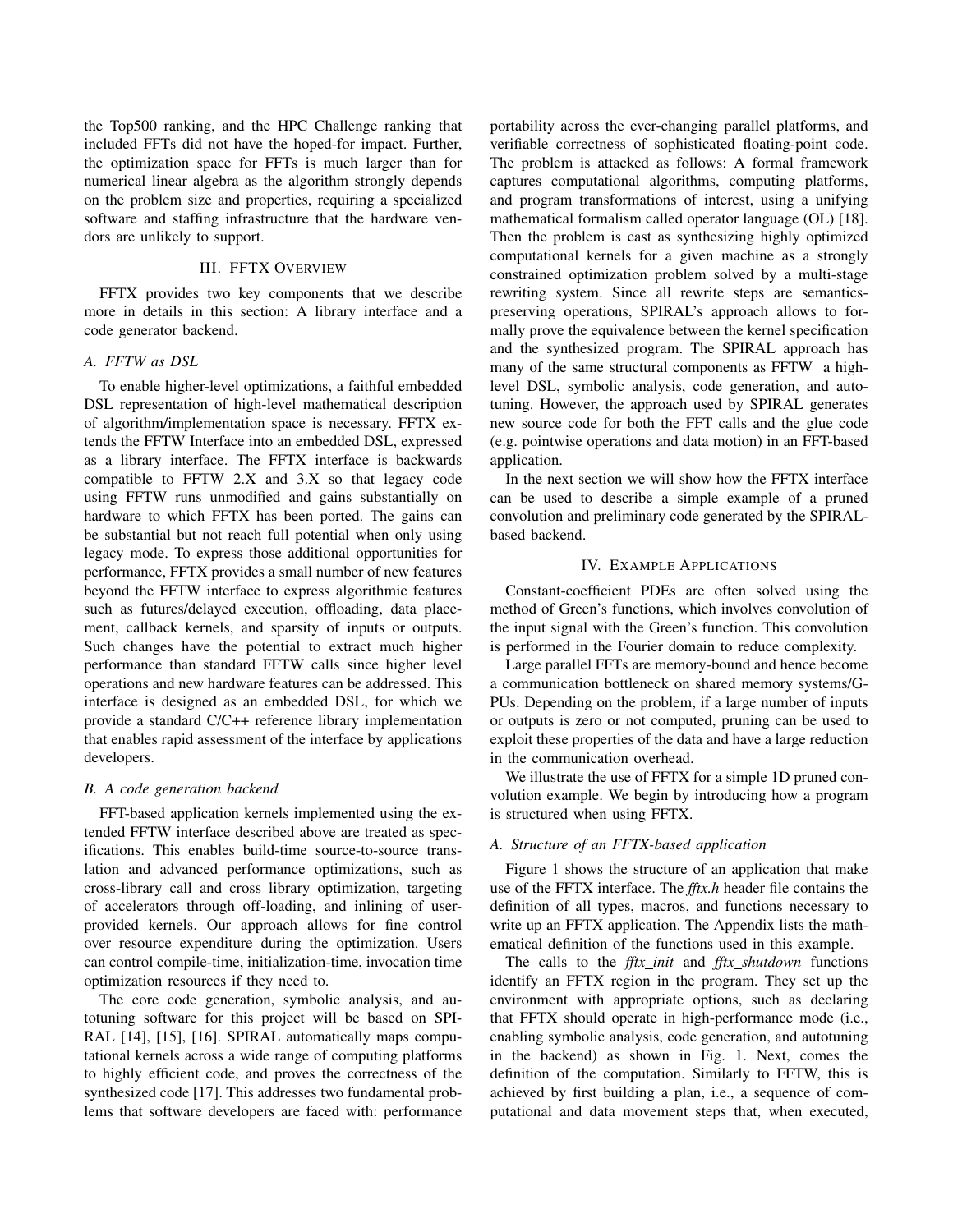```
1 #include \langlefftx.h\rangle2
 3 fftx_plan pruned_real_convolution_plan (...) {<br>4 // produces an fftx_plan (see Fig. 2)
        4 / / p r o d u c e s an f f t x p l a n ( s e e Fi g . 2 )
 5 }
 6
 7 int main () \{8 // declare input, output, and G[k]<br>9 fftx real *in *out:
        \texttt{fftx\_real} *in, *out;
10 fftx_complex *G_k;
11 fftx_plan p;
12
13 / / i n i t i a l i z e FFTX
14 f f t x _ i n i t (FFTX_HIGH_PERFORMANCE);
15 // alloc/init input, G[k], and output
16
17 / / b u i l d FFTX pl a n
18 p = pruned\_real\_convolution\_plan(in, out, G_k, 19 n, n_in, n_out, n_freq);19 n, n_in, n_out, n_freq);20 // execute once the pruned convolution
21 fftx_execute(p);<br>22 // cleanup
        22 / / cl e a n u p
\frac{23}{24}24 // shut down FFTX<br>25 fftx shutdown ():
        \texttt{fftx\_shutdown}();
26 }
```
Figure 1. Structure of an FFTX application.

applies the computation to the application input to obtain its output. For example, Fig. 1, lines 22-23, show the use of function *pruned real convolution plan* to build the plan for computing a pruned convolution. We will soon discuss its content. Here, we only need to stress two apsects: 1) Writing such functions is the only point where the application expert has to apply her knowledge, 2) The resulting plan is used as a specification by FFTX and eventually transformed in highly optimized code that computes it. A plan once built can be executed once or many times by simply passing the plan to the *fftx execute* function. Next, we focus on how the FFTX interface can be used to build a computational plan for 1D pruned convolution.

#### *B. 1D pruned convolution*

This example considers an N-point pruned real convolution in 1D using FFTX. For a discrete input signal  $\vec{\rho}$ , we assume only first  $N_s$  elements are non-zero. For the output, only the last  $N_d$  elements are requested.

We select the identity function as a simple convolution kernel  $\ddot{G}$ .

The convolution operation can be written as

$$
(\vec{\rho} * \vec{G})_x = \sum \rho_{x-x'} G_{x'}
$$
 (1)

The Fourier transform of the convolution kernel is realvalued and an even function. Using  $\tilde{\cdot}$  to denote the Fourier transform and  $k$  to denote the wavenumber,

$$
\tilde{G}_k = \frac{1}{N}, k \in [0, \cdots, N-1]
$$
 (2)

A real to complex FFT is performed on  $\vec{\rho}$  to get the conjugate even signal  $\tilde{\rho}$ . Because of the conjugate even symmetry, we only need to store half of this signal. Similarly,  $G$  is symmetric so once more, only half of the signal is stored. Hence, for both signals we store  $[0 \cdots \frac{N}{2}]$  points where N is even. After a pointwise multiplication of  $\tilde{\rho}$  and  $\tilde{G}$ , inverse FFT transform is computed to get  $N_k = \frac{N}{2} + 1$  complex elements in frequency domain.

Plan composition using FFTX. Implementing the pruned 1D convolution in FFTX requires the the construction of the plan shown in Fig. 2.

The overall plan is composed of a sequence of subplans each performing one of the five steps described above. In particular, a zero vector of length  $N$  is created (Fig. 2, line 37) and used to created the zero padding of the input signal of length  $N_s$  (Fig. 2, 1. 40-41). Next, the 1D real DFT is computed (Fig. 2, l. 45-46) followed by a pointwise multiplication with  $\tilde{G}$  (Fig. 2, 1. 50-53). Finally, the inverse DFT is taken (Fig. 2, 1. 57-58) and the last  $N_d$  elements from its output signal are stored in the output vector (Fig. 2, l. 61). Note, how the different subplans depend in general on a number of parameters required to describe the data involved in a given computation. These descriptors include information about the dimensionality of the data (i.e, its rank *r k*) and an *fftx iodim* or *fftx iodimx* object with information about strides and offsets of the input and output data. More specifically, an M-dimensional cube is described by an array of M such objects. For example, object  $p_d$ , used in Fig. 2, l. 45, is of type *fftx iodim*. This is the analogous of FFTW's *fftw iodim* and describes that the DFT is computed on N points with unit input and output stride (see its definition in Fig. 2, l. 20). The object *f dx* used in Fig. 2, l. 51, is of type *fftx iodimx*. This type extends *fftx iodim* with additional information such as the offset of the data and also includes the description of third multidimensional cube that in the call to  $\int f(x) \cdot f(x) \, dx$  *pointwise\_c2c* is used to describe access to the Green's function. The definition of *fftx iodimx* is given in Fig. 3.

We mentioned that the data associated to the Green's function is described by object  $f<sub>-</sub>dx$  along with the input signal  $\hat{\rho}$ . The actual pointwise scaling operation between the two complex vectors is described by the *cplx scaling* parameter passed in Fig. 2, l. 52. This is a function composed by the FFTX pointwise helper macros shown in Fig. 4.

These and others provided by the FFTX interface define a simple two-operand language similar to x86 ASM that can be used by the Spiral backend to optimize the computation across subplans. A preliminary example of code generated for the entire application using the SPIRAL-based back end is provided in Fig. 5.

#### *C. 3D pruned convolution*

Now we extend the above 1D example to a 3D case. For a 3D input signal  $\rho$ , we assume only first  $N_s$  elements are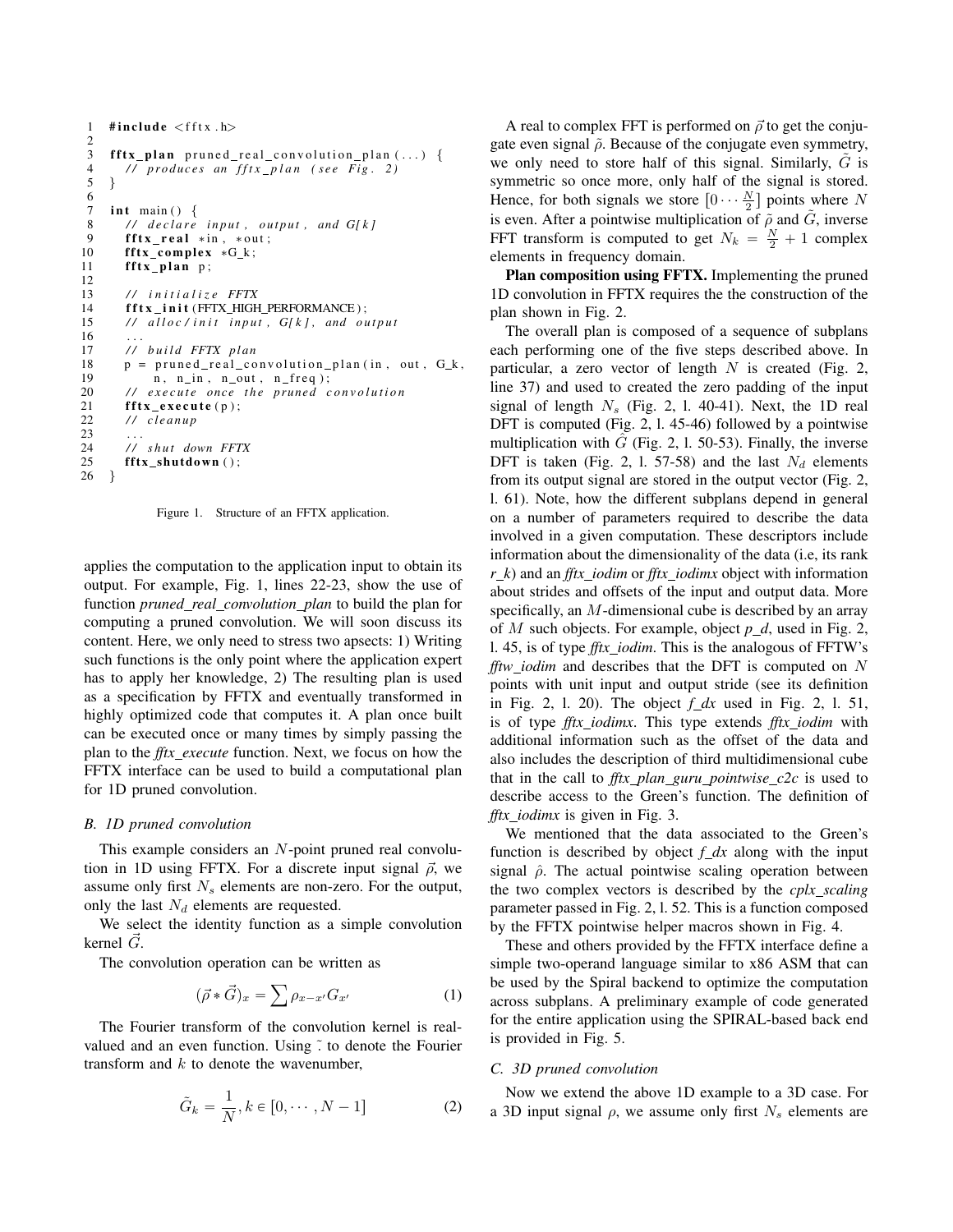1 # define FFTX\_MODE (FFTX\_ESTIMATE | FFTX\_OBSERVE) 2 # define FFTX MODE SUB (FFTX MODE | FFTX SUBPLAN)  $\frac{3}{4}$  $\int f f(x \text{ temp real mp1}, \text{tmp4};$ 5 fftx\_temp\_complex tmp2, tmp3; 6 7 fftx\_plan pruned\_real\_convolution\_plan ( 8 f f t x \_ r e al  $*$  in , f f t x \_ r e al  $*$  out ,  $9$  f f t x complex  $*$  G k  $fftx_{\text{complex}} * G_k$ , 10 int N, int N\_s, int N\_d, int N\_k) { 11 12 int  $rk = 1$ ,  $b_r = 0$ , //  $rank \, 1 + no \, batch$ 13 n\_subp = 5; // requires 5 FFTX subplans 14 15 // intermediate sub-plans and top-level plan 16 **f f tx** plan plans  $[5]$ , p; 17 18 *// FFTX iodim definitions for 1D + pruning*<br>19 *// zero-padding to N real elements at stri*d 19 *// zero-padding to N real elements at stride 1* 20 **f f t x\_i o d i m**  $p_d = \{ N, 1, 1 \}$ , 21 *// N/2+1 complex elements in frequency domain*<br>22 f d = { N k, 1, 1 }. 22  $f_d = \{ N_k, 1, 1 \}$ ,<br>
23 // no batching 23 // *no batching*<br>24 b d = { 1, 1,  $b_d = \{ 1, 1, 1 \}$ ; 25 26 *// input:* N\_s real elements at unit stride<br>27 **fftx iodimx** i dx = { N\_s, 0, 0, 0, 1, 1, 1 **fftx\_iodimx** i\_dx = { $N_s$ , 0, 0, 0, 1, 1, 1 }, 28 *// output:* N\_d real elements at unit stride<br>29 o dx = { N d, N - N d, 0, 0, 1, 1, 1 }. 29  $o_d x = \{ N_d, N - N_d, 0, 0, 1, 1, 1 \}$ 30 */ / n /2+1 c om plex e l e m e n t s i n f r e q u e n c y domain* 31  $f_d x = \{ N_k, 0, 0, 0, 1, 1, 1 \}$ ,<br>32 // *no batching*  $\overline{11}$  no batching 33 **b**  $dx = \{ 1, 0, 0, 0, 1, 1, 1 \}$ ; 34 35 // create zero-initialized rank-dimensional<br>36 // temporary for zero-padding the input 36 *// temporary for zero-padding the input*<br>37 tmp1 = **fftx create zero temp real** (rk, &  $tmp1 = fftx_ccreate_zero_temp_rreal(rk, & p_d);$ 38<br>39  $1/$  copy rank-D data into zeroed temporary 40 plans  $[0]$  = **fftx\_plan\_guru\_copy\_real** (rk, 41  $\&i_dx$ , in, tmp1, FFTX\_MODE\_SUB);  $&i_d x$ , in,  $tmp1$ ,  $FFTX_MODE_SUB$ ; 42<br>43 43 *// RDFT on the padded data*<br>44 *tmp2 = fftx create temp con*  $44$  tmp2 = fftx\_create\_temp\_complex(rk, &f\_d);<br>45 plans[1] = fftx plan guru dft r2c(rk, &p d  $plans [1] = fftx-plane_guru_dft_r2c(rk, &p_d,$ 46 b\_rk, &b\_d, tmp1, tmp2, FFTX\_MODE\_SUB); 47 48 // *pointwise operation*<br>49 mp3 = **fftx create temp** 49 tmp3 = fftx\_create\_temp\_complex(rk, &f\_d);<br>50 plans [2] = fftx plan guru pointwise c2c(rk  $plans [2] = fftx_plan_guru_pointwise_c2c(rk,$ 51  $\&f_d x$ , b\_rk,  $\&b_d x$ , tmp2, tmp3, G\_k,<br>52 (fftx\_callback)cplx\_scaling, // See 52 (**fftx\_callback**)cplx\_scaling, // See Fig. Z 53 FFTX\_MODE\_SUB | FFTX\_PW\_POINTWISE ); 54<br>55 // iRDFT on the scaled data 56  $tmp4 = fftx_ccreate_temp_rreal(rk, \&p_d);$ <br>57 plans [3] = fftx\_plan\_guru\_dft\_c2r(rk, & 57 plans  $[3]$  = fftx\_plan\_guru\_dft\_c2r (rk, &p\_d, 58 b\_rk, &b\_d, tmp3, tmp4, FFTX\_MODE\_SUB  $b_r k$ ,  $db_d$ ,  $tmp3$ ,  $tmp4$ ,  $FFTX_MODE_SUB$  ; 59 60 */ / c o py o ut t h e rank*´*D d at a o f i n t e r e s t* 61 plans  $[4] = \textbf{fftx} \textbf{plan\_guru\_copy\_real}$  (rk, &o\_dx,  $62 \text{ imp4}$ , out, FFTX\_MODE\_SUB);  $tmp4$ , out,  $FFTX_MODE_SUB$ ; 63 64 *// create the top level plan.*<br>65 **p** = **fftx plan compose** (n subp, 65  $p = f f t x\_plan\_compose(n\_subp, plans, 66$  FFTX MODE): FFTX\_MODE); 67 68 // plan used with  $fftx\_execute() - See Fig. 1$ <br>69 **return** p; return  $p$ ; 70 }

1 typedef struct {<br>2 int n. //  $\int$ **int** n,  $\int$  *length along dimension*  $\frac{3}{4}$ iofs, // Input, output and data stride<br>oofs, // Allow shift or reversal 5 oofs, // Allow shift or reversal<br>6 dofs, //  $d$  of s ,  $\frac{7}{4}$ 7 8 is, // *Input stride*<br>9 os. // *Outnut strid* 9 os, // Output stride<br>10 ds: // Independent do ds; // Independent data stride, 11 // used to capture symmetries<br>12 **} fftx iodimx**:  $}$  fftx\_iodimx;



```
1 // pointwise scaling function:<br>2 // complex multiply by symbol
     2 / / c om plex m u l t i p l y by sym b ol
3 void cplx_scaling (fftx_complex *in,
4 fftx_complex ∗out,<br>5 fftx_complex ∗data
           fftx complex *data) {
\frac{6}{7}7 FFTX_COMPLEX_TEMP(t);<br>8 FFTX COMPLEX MOV(t, i

9 FFTX_COMPLEX_MULT(t, data);<br>10 FFTX COMPLEX MOV(out, t);
       FFTX COMPLEX MOV( out, t);
11
12 }
```
Figure 4. Pointwise scaling function composed by FFTX pointwise helper macros.

non-zero in each dimension. For the output, only the last  $N_d$ elements are requested in each dimension.

Plan composition using FFTX. The FFTX implementation for the 3D pruned convolution requires exactly the same sequence of plans used for the 1D case and shown in Fig. 2. The only difference compared to the 1D case is the definition of *fftx iodim* and *fftx iodimx* objects for 3D cubes as shown in Fig. 6.

Operations this time require accessing the data along three different dimensions. These accesses are described by 3D arrays of *fftx iodim* and *fftx iodimx* objects, one for each dimension. For example, the array  $o_dx$  defined in Fig. 6, 1. 27-31, is used to read a corner of size  $N_d^3$  elements out of a cube of size  $N^3$  starting from offset  $(N - N_d, N N_d, N - N_d$ .

#### *D. Poisson solver with Method of Local Correction*

Consider the problem of solving Poisson's equation in free space. This solution is required in many scientific computing applications such as cosmological simulations, molecular dynamics and methods for solving viscous incompressible flows [19], [20], [4].

$$
\Delta(\Phi) = \rho,
$$

where  $\rho : \mathbb{R}^3 \to \mathbb{R}$  is the charge distribution with support on a compact set  $D = \text{supp}(\rho) \subset \mathbb{R}^3$  and  $\Delta$  is the Laplace operator. We seek a solution  $\Phi : \mathbb{R}^3 \to \mathbb{R}$  such that far-field

Figure 2. Plan for computing the pruned 1D FFT using FFTX.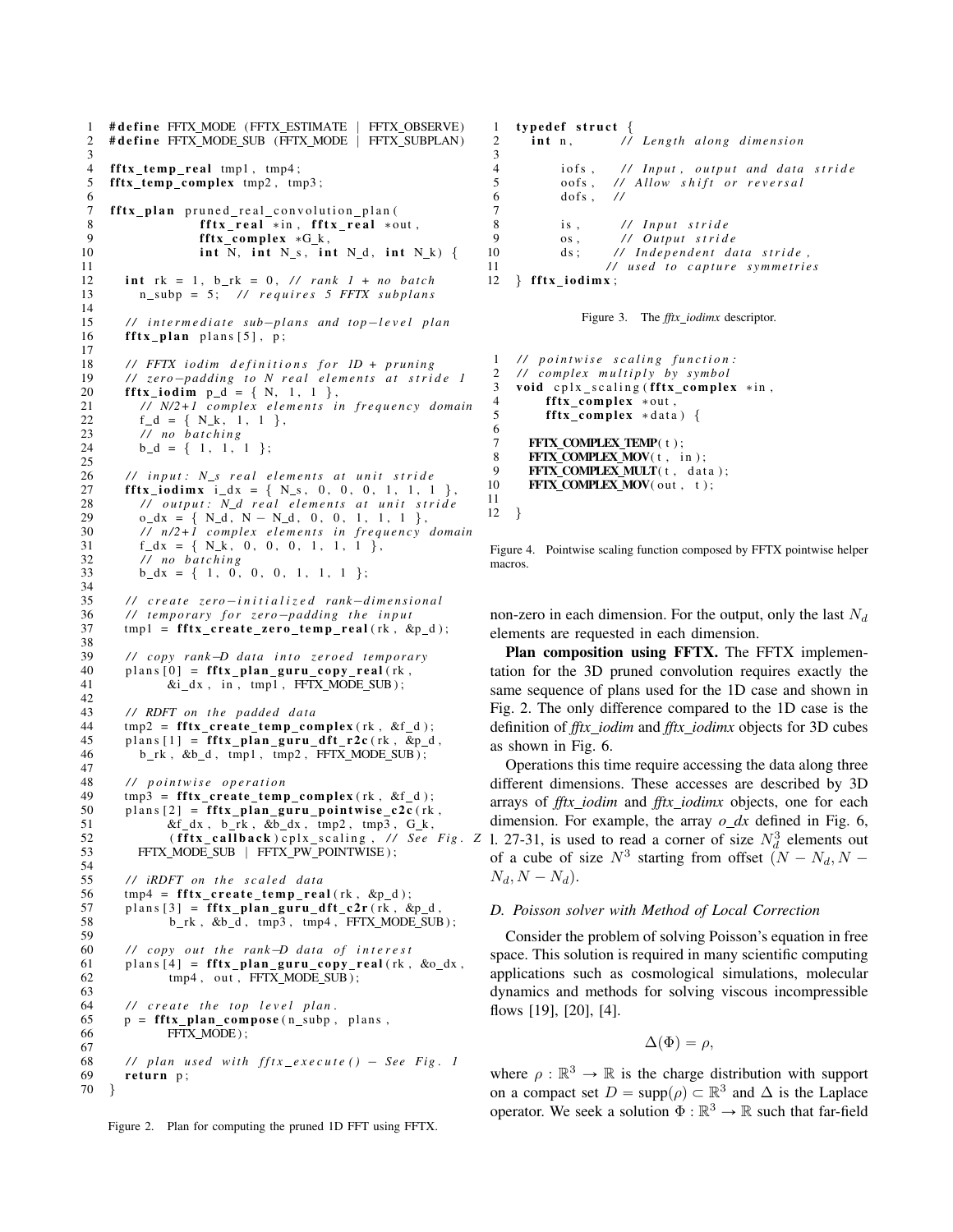```
1 void prconv8_3_5 (double *Y, double *X,<br>2 double S2[101] {
            double S2[10] {
 3 double a149, a150, a151, a152, s205,<br>4 s206, s207, s208, s209, s210, s211
            {\rm s206} , {\rm s207} , {\rm s208} , {\rm s209} , {\rm s210} , {\rm s211} ,
 5 s212 , s213 , s214 , s215 , s216 , s217 ,
 6 s218, s219, s220, s221, s222, t77,
 7 t 78, t 79, t 80;
 8 s205 = (*(X) + *((X + 2)));<br>9 s206 = (*(X) - *((X + 2)));9 s206 = (*(X) - *((X + 2)));<br>10 s207 = (*((X + 1)) + *((X + 1))s207 = (*((X + 1)) + *((X + 3)));11 s208 = (*((X + 1)) - *((X + 3)));<br>
12 s209 = (* (S2)*(s205 + s207));
            s209 = (* (S2) * (s205 + s207));13 s210 = (*((S2 + 8)) * (s205 - s207));<br>
14 a149 = (0.70710678118654757**((X +a149 = (0.70710678118654757**((X + 1)));15 a150 = (0.70710678118654757**((X + 3)));16 s211 = (a149 - a150);17 \quad s212 = (a149 + a150);18 t77 = (*(X) + s211);<br>
19 t78 = (*((X + 2)) +19 t78 = (*((X + 2)) + s212);<br>
20 t79 = (*(X) - s211).20 t79 = (*(X) - s211);<br>21 t80 = (s212 - *((X +21 t 80 = (s 212 - *((X + 2)));<br>
22 s 213 = ((*((S2 + 2)) * t 77))22 s213 = ((*((82 + 2))*t77)<br>23 + (*((52 + 3))*t7)+ (*((S2 + 3))*t78 );
24 s214 = ((*( (S2 + 3))*t77)<br>25 - (*((S2 + 2))*t7)25 			- ( * ( ( S2 + 2)) * t78 ) );<br>26 			 s215 = ( ( * ( ( S2 + 6)) * t79 )
26 s215 = ((*((S2 + 6)) * t79)<br>27 + (*((S2 + 7)) * t8)+ (*((S2 + 7))*t80 );
28 s216 = ((*((S2 + 7))*t79)<br>29 - (*((S2 + 6))*t8)29 			- ( * ( ( S2 + 6)) * t 80 ) );<br>30 			 s 217 = ( s 209 + s 210 ) ·
30 s217 = (s209 + s210);<br>31 s218 = (s209 - s210);31 s218 = (s209 - s210);<br>32 a151 = (0.70710678118)32 a151 = (0.70710678118654757*(s213 - s215));<br>a152 = (0.70710678118654757*(s214 + s216));
33 a152 = (0.70710678118654757*(s214 + s216));<br>34 s219 = (2.0*((*(s2 + 4))*s206))s219 = (2.0 * ((*(S2 + 4))*s206))35 + (*((S2 + 5))*s208));<br>36 s220 = (2.0*((*((S2 + 5))*s206))s220 = (2.0 * ((*(S2 + 5))*s206)37 - (*((S2 + 4))*s208)));38 s221 = (s218 + s220);<br>39 s222 = (2.0*(a151 + a))s222 = (2.0 * (a151 + a152));
40 *(Y) = (s221 - s222);
41 *( (Y + 1) ) = ( (8217 + 8219)<br>42 - (2.0 * (8213 + 8215))42 - (2.0 * (s213 + s215)));<br>43 *( (Y + 2) ) = ((s218 - s220))43 *( (Y + 2) ) = (( 8218 - 8220)<br>44 - (2.0 * (a151 - a152))44 - (2.0 * (a151 - a152)) );<br>45 *( (Y + 3) ) = ((s217 - s219))45 *( (Y + 3) ) = ( (s217 - s219)<br>46 * (2.0 * (s214 - s216))46 + (2.0*(s214 - s216)));<br>47 *( (Y + 4) ) = (s221 + s222)*( (Y + 4) ) = ( s 2 2 1 + s 2 2 2 );
48 }
```
Figure 5. Code generated by the FFTX back end for the plan in Fig. 2 setting  $N = 8$ ,  $N_s = 3$ , and  $N_d = 5$ .

behavior is

$$
\Phi(\vec{x}) = \frac{Q}{4\pi||\vec{x}||} + o(\frac{1}{||\vec{x}||}) \text{ as } ||\vec{x}|| \to \infty
$$

$$
Q = \int_D \rho d\vec{x},
$$

which can be expressed as convolution with the Green's function

$$
\Phi(\vec{x}) = \int_D G(\vec{x} - \vec{y}) \rho(\vec{y}) d\vec{y} \equiv (G * \rho)(\vec{x}), \quad (3)
$$

where

$$
G(\vec{x}) = \frac{1}{4\pi ||\vec{x}||_2}.
$$
 (4)

1 **fftx\_plan** pruned\_real\_convolution\_plan(...) {<br>2 **int** rk = 3, //  $3D = rank 3$ 2 int rk = 3, // 3D = rank 3 3 b rk = 0, // *no batch*<br>4 n\_subp = 5; // *need* 5 F 4 n s u b p = 5 ; */ / nee d 5 FFTX s u b p l a n s*  $5$  fftx\_plan plans [5]; // *intermediate sub-plans*<br>**fftx\_plan** p; // 6 **fftx\_plan** p; // top-level plan  $\frac{7}{8}$ // FFTX iodim definitions for 3D + pruning 9 **f f t x\_i o d i m**  $p_d$  [ ] = {<br>10 { N, 1, 1 }, 10  $\{ N, 1, 1 \}$ ,<br>11  $\{ N, N, N \}$  $N, N, N$   $\}$ , 12 { N, N∗N, N∗N }<br>13 },  $\}$ , 14  $\mathbf{f}_d[\ ] = \{$ <br>15  $\{ N, 1, \ ]$  $\{ N, 1, 1 \}$ , 16  $\{ N, N, N \}$ , 17 { N\_k, N\*N, N\*N }  $\frac{18}{19}$ 19  $\frac{1}{20}$  *// no batching*<br>20 **b** d = { 1, 1,  $b_d = \{ 1, 1, 1 \}$ ;  $\frac{21}{22}$ 22 **f f t x\_i o d i m x** i \_d x [ ] = {<br>23 { N s, 0, 0, 0, 1, 23  $\{ N_s, 0, 0, 0, 1, 1, 1 \}$ ,<br>24  $\{ N_s, 0, 0, 0, N_s, N_s \}$  $N_s$ , 0, 0, 0,  $N_s$ , N, 1 }, 25 { N\_s, 0, 0, 0, N\_s\*N\_s, N\*N, 1 }<br>26 },  $\begin{matrix} 26 \\ 27 \end{matrix}$ , 27  $o_d x [ ] = {$ <br>28  ${N d, N}$ 28  ${N_d, N-N_d, 0, 0, 1, 1, 1}$ ,<br>29  ${N_d, N-N_d, 0, 0, N, N_d, 1}$ 29  $\{ N_d, N-N_d, 0, 0, N, N_d, 1 \}$ ,<br>30  $\{ N_d, N-N_d, 0, 0,$ 30 { N\_d, N-N\_d, 0, 0,<br>31 <br>N\*N, N\_d\*N\_d, 1 } N∗N, N\_d∗N\_d, 1 }  $\frac{32}{33}$  $\int_{a}^{b} dx$  [ ] = { 34 { N, 0, 0, 0, 1, 1, 1 },<br>35 { N, 0, 0, 0, N, N, N }, 35  $\{ N, 0, 0, 0, N, N, N \},$ <br>36  $\{ N, k, 0, 0, 0, N*N, N*N \}$  $\left\{\begin{array}{ccc} N_{-}k\,, & 0\,, & 0\,, & 0\,, & N*N\,, & N*N\,, & N*N\,\end{array}\right\}$  $37 \quad \{3, 3, 5\}$ 38 */ / no b a t c h i n g* 39  $b_d x = \{ 1, 0, 0, 0, 1, 1, 1, \}$ ;  $\begin{array}{c} 40 \\ 41 \end{array}$ ... // As in Fig. 2  $42$ <br> $43$ 43  $p = f f t x\_plan\_compose(n\_subp, plans, 44$  FFTX MODE): FFTX MODE);  $\frac{45}{46}$ // plan to be used with  $fftx\_execute()$ 47 return  $p$ ;<br>48 } 48 }

Figure 6. Data access descriptors for computing the pruned 3D FFT using FFTX. The plan used is the same reported in Fig. 2.

Several algorithms have been developed for fast solutions of Poisson's equations. A solution for manycore architectures is an algorithm [21] based on the Method of Local Corrections (MLC) [22] and designed for a computationally efficient parallel implementation for 3D gridded data.

The algorithm [21] is a domain-decomposition method based on computing local convolutions with the freespace Green's function on overlapping rectangular domains. The smooth global coupling among the domains is computed using a much coarser (and less computationally expensive) discretization. This is similar to multigrid approaches [23] [24] [25]. Unlike multigrid, though, the method is non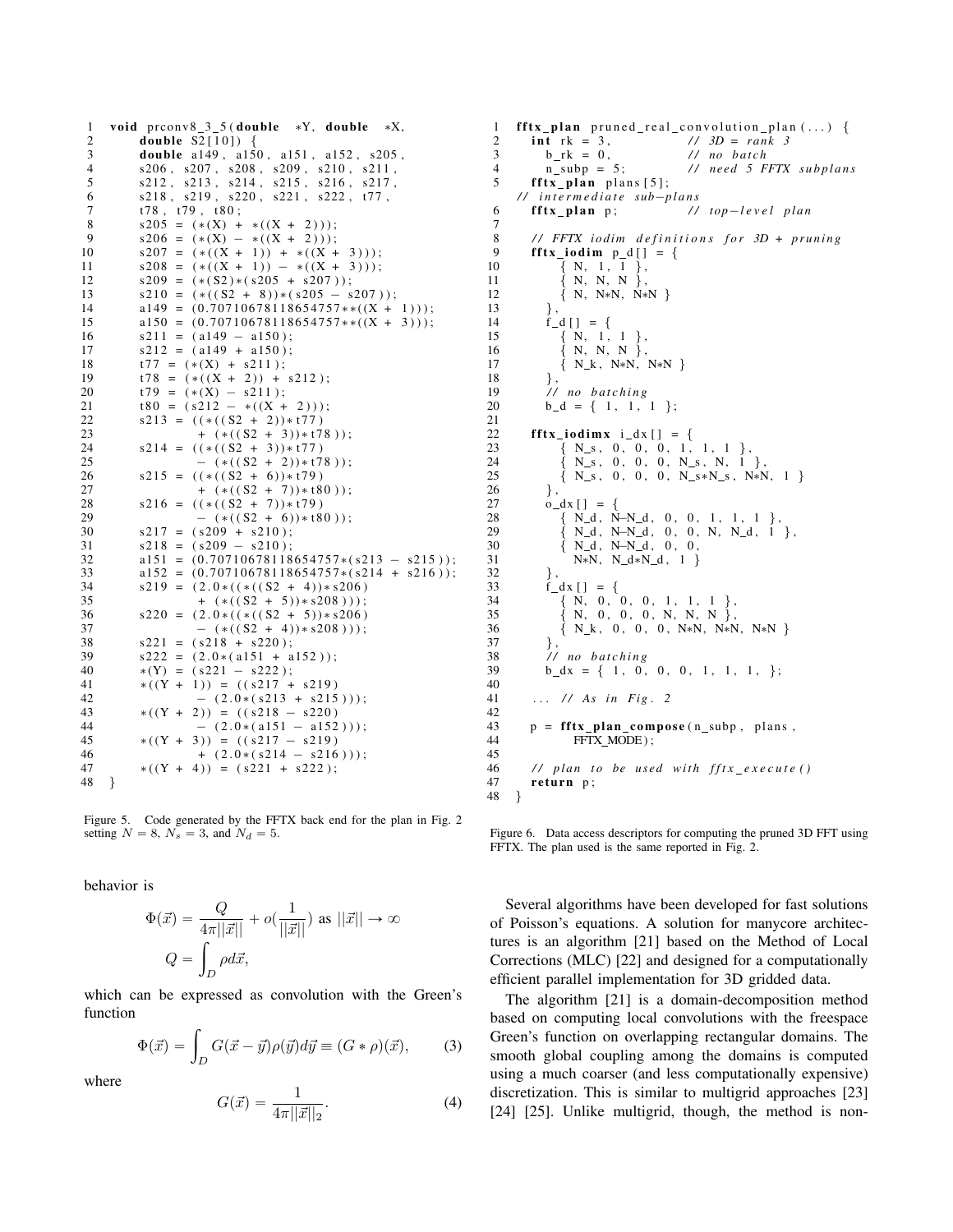iterative. After suitable discretization, a key part of the MLC method is Hockney's algorithm, which computes free-space convolution (infinite domain boundary conditions) quickly using the FFT. A solution to the free space convolution is obtained using discrete convolution between  $\rho$  and G on a domain that is at double the size of the support of  $\rho$ . Hence, the input to the convolution has zero-padded entries. We are only interested in a subset of the output of the convolution due to coarsening grids in MLC. Thus, both input and output have a zero-structure which can be pruned to reduce load/store operations. Additionally, the convolution has real inputs and outputs, hence a real to complex (R2C) forward transform and a complex to real (C2R) inverse transform are used.

The Fourier domain analytic representation of the discrete Green's function corresponding to the Laplacian operator is

$$
\tilde{G}_k = \frac{1}{4\pi ||k - N\vec{u}||_2^2} \quad \text{if } k \neq N\vec{u} \tag{5}
$$

The numerically computed Green's function has the same properties, i.e., it is real and symmetric about the origin in both space and Fourier domains. Therefore, is enough to precompute and store only  $1/8^{th}$  (one octant) of the 3D data. The FFTX API can be used to convolve the input and the Green's function using a plan very similar to the one shown in Fig. 6 with the four additional copies of the Green's function octant shown in Fig. 7. The data access descriptors exposed by these copies make use of both negative and positive strides to describe the symmetry of the discrete Green's function in (5).

# V. CURRENT AND FUTURE WORK

In this section, we discuss added features for optimization for FFTX that could enable the solution of the Maxwell's Equations using pseudo-spectral methods.

Consider the Pseudo-Spectral Analytical Time-Domain (PSATD) method with domain decomposition proposed by [7], which solves Maxwell's equations using pseudo-spectral methods. Domain decomposition is standard for finitedifference solvers but not for spectral solvers. However, this combined new paradigm allows favorable parallel scaling of electromagnetic solvers [26].

In PSATD, Maxwell's equations in Fourier domain from step n to step  $n + 1$  on staggered grids are:

$$
\tilde{\mathbf{E}}^{n+1} = C\tilde{\mathbf{E}}^n + iS\hat{k} \times \tilde{\mathbf{B}}^n - \frac{S}{ck}\tilde{\mathbf{J}}^{n+1/2} + i\tilde{k}\left(\frac{S}{ck\Delta t} - 1\right)\tilde{\rho}^{n+1} + \left(C - \frac{S}{ck\Delta t}\right)\tilde{\rho}^n\right]
$$
(6)

$$
\tilde{\mathbf{B}}^{n+1} = C\tilde{\mathbf{B}}^n - iS\hat{k} \times \tilde{\mathbf{E}}^n + i\frac{1-C}{ck}\hat{k} \times \tilde{\mathbf{J}}^{n+1/2} \tag{7}
$$

where  $\tilde{a}$  is the Fourier transform of the quantity a, **E** is electric field, B is magnetic field, J is current density and

1 // FFTX data access descriptors. 2 // Access is to four octants of a symmetric cube. 3 *// Cube size is*  $N^3$  *and*  $M = N/2$ .<br>4 **fftx iodimx** oct00  $I = \{$  $\textbf{fftx\_iodimx} \ \text{oct00} [ ] = \{$  $5 \qquad \{ M+1, 0, 0, 0, 1, 1, 1 \}$ 6  ${M+1, 0, 0, 0, M+1, 2*M, 1}$ 7 { M+1, 0, 0, 0,  $(M+1)*(M+1)$ , 4\*M\*M, 1} }, 8  $\cot 01 [ ] = { }$ <br>9  $\{ M-1, M-1 \}$ 9  ${M-1, M-1, M+1, 0, -1, 1, 1}$ 10 { M+1, 0, 0, 0, M+1, 2\*M, 1 }, 11  $\{M+1, 0, 0, 0, (M+1)*(M+1), 4*M*M, 1\}$ ,<br>12 oct10  $I = \{$  $\cot 10$  [ ] =  $13 \qquad \{ M+1, 0, 0, 0, 1, 1, 1 \}$ 14  $\{M-1, M-1, M+1, 0, -(M+1), 2*M, 1\}$ 15 { M+1, 0, 0, 0,  $(M+1)*(M+1)$ , 4\*M\*M, 1} }, 16  $oct11 [] = { }$  $17 \qquad {\text{M-1, M-1, M+1, 0, -1, 1, 1}}$ 18 { M-1, M-1, M+1, 0, -(M+1), 2∗M, 1 },<br>19 { M+1, 0, 0, 0, (M+1) \* (M+1), 4∗M\*M, 1  $M+1$ , 0, 0, 0,  $(M+1)*(M+1)$ , 4∗ $M*M$ , 1} }; 20  $\begin{array}{c} 21 \\ 22 \end{array}$ 22 **fftx\_temp\_complex** half\_G\_k =  $23$  **fftx** create zero temp comp 23 f f t x\_c r e a t e \_ c er o \_ t em p \_ c om pl e x ( rk , f \_ d ) ;<br>24 plans [2] = f f t x plan guru c op y c om pl e x ( rk 24 plans  $[2]$  = fftx\_plan\_guru\_copy\_complex  $(rk, oct00, 25)$  G k, half G k, FFTX MODE SUB :  $G_k$ , half\_ $G_k$ ,  $FFTX_MODE$   $SUB$ ); 26 plans  $[3]$  = fftx\_plan\_guru\_copy\_complex  $(rk, oct01, 27)$  G k, half G k, MY FFTX MODE SUB); 27  $G_k$ , half  $G_k$ , MY FFTX MODE SUB);<br>28 plans [4] = fftx plan guru copy comp 28 plans  $[4] = \textbf{fftx} \cdot \textbf{plan} \cdot \textbf{guru} \cdot \textbf{copy} \cdot \textbf{complex}(\text{rk}, \text{oct10}, 29)$  G k, half G k, MY FFTX MODE SUB): 29  $G_k$ , half  $G_k$ , MY FFTX MODE SUB);<br>30 plans [5] = fftx plan guru conv comp 30 p l ans  $[5] = \textbf{fftx} \textbf{plan\_guru\_copy\_complex}$  (rk, oct 11,  $G_k$ , half  $G_k$ , MY FFTX MODE SUB);  $31$  G\_k, half\_G\_k, MY\_FFTX\_MODE\_SUB);<br> $32$  ...

Figure 7. The four descriptors used to copy half of the symmetric discrete Green's function in (5) when only one of its octants is provided.

. . .

 $\rho$  is charge density.  $\vec{k}$  is the wave vector of length  $k =$  $(k_x^2 + k_y^2 + k_z^2$ , and  $\hat{k} = \vec{k}/k$ . c is speed of light and  $\Delta t$ is the time step.  $S = sin(kc\Delta t)$  and  $C = cos(kc\Delta t)$ .  $\Delta t$ and is the time step and  $n$  is the time index. This system of equations is written as a linear system as follows, where  $M<sub>s</sub>$  is referred to as a transformation matrix.

$$
\begin{bmatrix} \tilde{\mathbf{E}}^{n+1} \\ \tilde{\mathbf{B}}^{n+1} \end{bmatrix} = M^s \times \begin{bmatrix} \tilde{\mathbf{E}}^n \\ \tilde{\mathbf{J}}^{n+1/2} \\ \tilde{\rho}^n \\ \tilde{\rho}^{n+1} \end{bmatrix}
$$
 (8)

Since FFTs do not parallelize well, local FFTs of electrical and magnetic fields are computed instead of a large 3D global FFT in each domain. The domains include guard cells, which are exchanged between neighboring domains in a communication step in order to reconstruct the full solution. The simulation evolves Maxwell's equations in each time step indexed by  $n$ , and update of  $E$  and  $B$  consists of more operations than just pointwise multiplication. Each update involves multiplication of the Fourier transforms with a transformation matrix depending on  $k$ . Staggered grids require complex conjugates of  $k$  in the transformation matrix. Additionally, a communication step of guard cells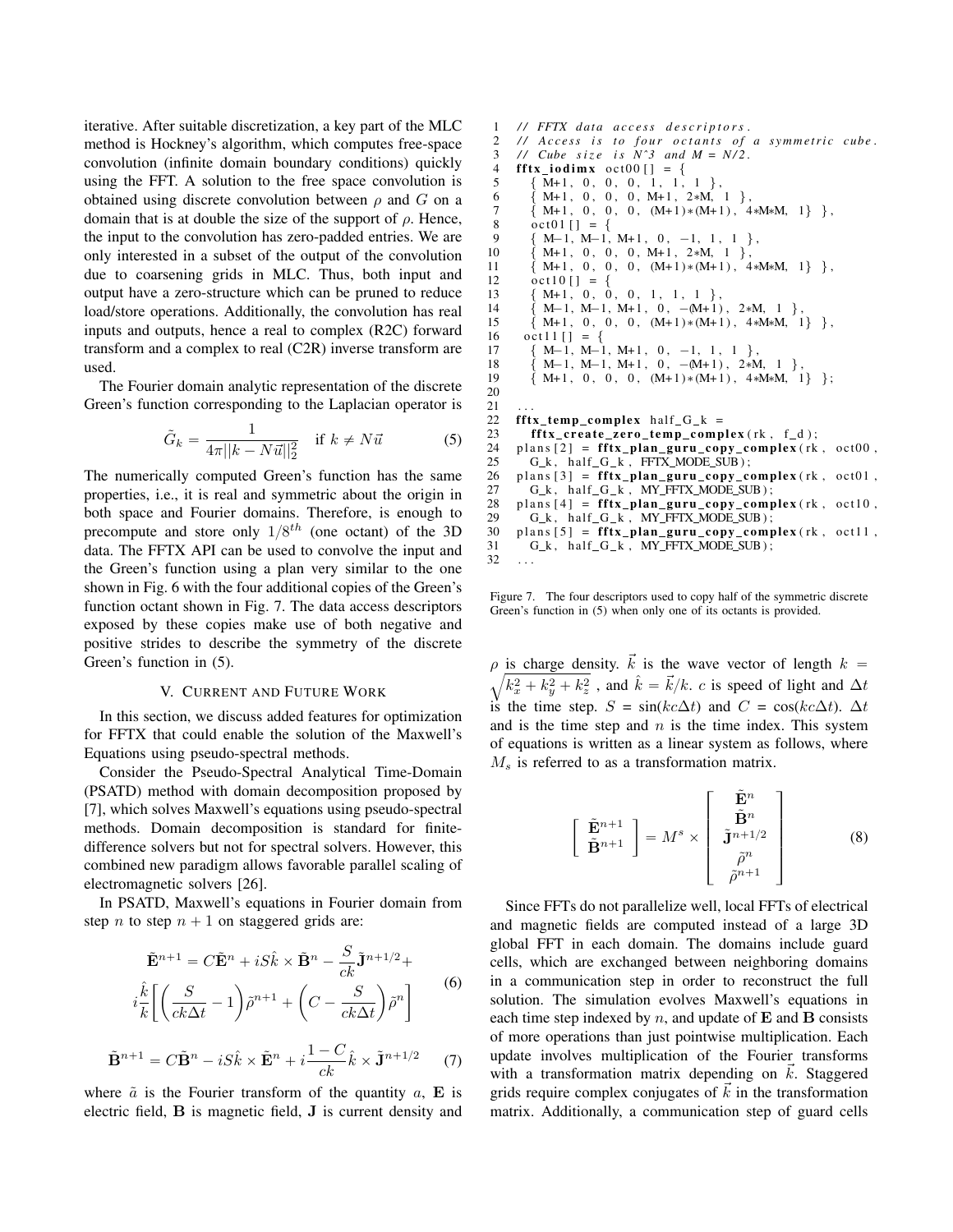between domains is necessary to reconstruct the global field.

For such problems involving more complex operations on the Fourier transformed signal, we see the need to develop the FFTX interface as a more general concept than just for pointwise operations. Introducing the ability to handle more general scenarios such as tensor contractions would be of significant value for optimizing parallel FFTs in exascale simulations that use PSATD, such as WarpX, an exascale computing platform for beam plasma simulations [27].

# VI. CONCLUSION

FFTs play a prominent role in the design of applications for emerging exascale systems. These systems exspose unprecedented high-performance opportunities if applications can take advantage of their complex multiple levels of parallelism. The goal of FFTX is to provide a framework for users to maximize performance and productivity when developing FFT-based applications. In this paper, we have introduced the FFTX interface and discussed its use for building a prototypical pruned convolution as an example. We have also shown how the SPIRAL-based backend of FFTX can generate code for the whole application by treating the FFTX plan composition as an input specification. Finally, we addressed current and future extensions to the FFTX interface which are primarily driven by requirements of other important applications of exascale interest, such as Poisson solvers and pseudo-spectral analytical time-domain in the context of beam plasma simulations. Ultimately the goal is the development of SpectralPack, a comprehensive set of integrated FFT-based appplication template plans unified in a single high-performance framework.

#### **APPENDIX**

#### MATHEMATICAL DEFINITION OF FFTX FUNCTIONS

In this appendix we provide the mathematical semantics of the functions used in the application examples presented in Section IV. Next we fix the notation used in our formulations.

**Standard basis** We define the standard basis in  $\mathbb{R}^n$ ,

$$
e_i^{n \times 1} = (\delta_{ij})_{j=0,...,n-1} \in \mathbb{R}^n, \quad \delta_{ij} = \begin{cases} 0, & i \neq j \\ 1, & i = j \end{cases}.
$$
 (9)

In (9),  $\delta_{ij}$  is the Kronecker delta, while  $e_i^{n \times 1} \in \mathbb{R}^{n \times 1}$  is the ith column standard basis vector. Similarly, we denote with  $e_i^{1 \times n} \in \mathbb{R}^{1 \times n}$  the respective row vector.

FFTX functions In general, FFTX operations functions are set up via planner descriptors which are eventually executed. Formally, for the application of an operator A to a source vector  $\vec{x}$  that yields a destination vector  $\vec{y}$  we write

$$
\vec{y} \doteq A\vec{x}.
$$

The original data in  $\vec{y}$  is untouched if the zero to be assigned to  $y_i$  is an entry of a standard basis vector describing the

Table II PRELIMINARY DEFINITIONS.  $(<$  obj >, < ofs >, < s >)  $\in$  $\{(in, \text{iofs}, \text{is}), (\text{out}, \text{oofs}, \text{os}), (\text{data}, \text{dofs}, \text{ds})\}.$ 

$$
r = \text{rank}
$$
  
\n
$$
h = \text{howmany\_rank}
$$
  
\n
$$
\vec{n} = (n_0, \dots, n_{r-1}) = \text{Map}( \text{dim s}, \mathbf{i} \rightarrow \mathbf{i}.\mathbf{n})
$$
  
\n
$$
\vec{m} = (m_0, \dots, m_{h-1}) = \text{Map}(\text{howmany\_dim s}, \mathbf{i} \rightarrow \mathbf{i}.\mathbf{n})
$$
  
\n
$$
\vec{b}_{<\text{obj}>} = \text{Map}( \text{dim s}, \mathbf{i} \rightarrow \mathbf{i}. < \text{ofs} > )
$$
  
\n
$$
\vec{s}_{<\text{obj}>} = \text{Map}(\text{howmany\_dim s}, \mathbf{i} \rightarrow \mathbf{i}. < \text{ofs} > )
$$
  
\n
$$
\vec{s}_{h,<\text{obj}>} = \text{Map}(\text{howmany\_dim s}, \mathbf{i} \rightarrow \mathbf{i}. < \text{ss} > )
$$
  
\n
$$
N = \prod_{i=0}^{r-1} n_i
$$
  
\n
$$
M_{<\text{obj}>} = \sum_{i=0}^{h-1} m_i s_{h,<\text{obj}>}^{(i)}
$$
  
\n
$$
\vec{s} = \left(\prod_{i=0}^{r-2} n_i, \dots, n_0 n_1, n_0, 1\right)
$$
  
\n
$$
\vec{x} \in \mathbb{R}^N \text{ (or } \mathbb{C}^N) = \text{in}
$$
  
\n
$$
\vec{g} \in \mathbb{R}^N \text{ (or } \mathbb{C}^N) = \text{data}
$$

operation, and not a zero due to input data and computation. For scalars a and b

$$
(a \doteq b) := \begin{cases} a, & \text{if } b = \delta_{ik}, i \neq k \\ b, & \text{otherwise} \end{cases}
$$

and vector assignment generalizes this idea. Further definitions used in this appendix are listed in Table II.

#### *A. Copy Function*

The copy function copies a data cube or sub-cube from source to destination. Parameters include the input and output data access descriptors, and the source and target memory locations.

fftx\_plan fftx\_plan\_guru\_copy\_real(int rank,  $\textbf{fftx\_iodimx *dimsx , } \textbf{fftx\_real *in ,}$  $\texttt{fftx\_real}$  \*out, unsigned flags);

An similar function is available for complex data. The semantics of the copy operation is given as follows. Let  $\sigma = \langle \vec{b}_{\text{in}}, \vec{s}_{\text{in}}, \vec{b}_{\text{out}}, \vec{s}_{\text{out}} \rangle$ , then, the copy operator returned by the planner is defined as

$$
\text{Copy}^{r,\vec{n}}_{\sigma} = \sum_{\substack{ \vec{J} \in \mathbb{Y} \\ \vec{j} \in \mathbb{X} \\ i=1}} \mathbf{e}_{(\vec{b}_{\text{out}} + \vec{j}) \cdot \vec{s}_{\text{out}}}^{\mathit{N} \times 1} \cdot \mathbf{e}_{(\vec{b}_{\text{in}} + \vec{j}) \cdot \vec{s}_{\text{in}}}^{\mathit{1} \times \mathit{N}},
$$

and invoking the executor performs the operation

$$
\vec{y} \doteq \operatorname{Copy}_{\sigma}^{r, \vec{n}} \vec{x}.
$$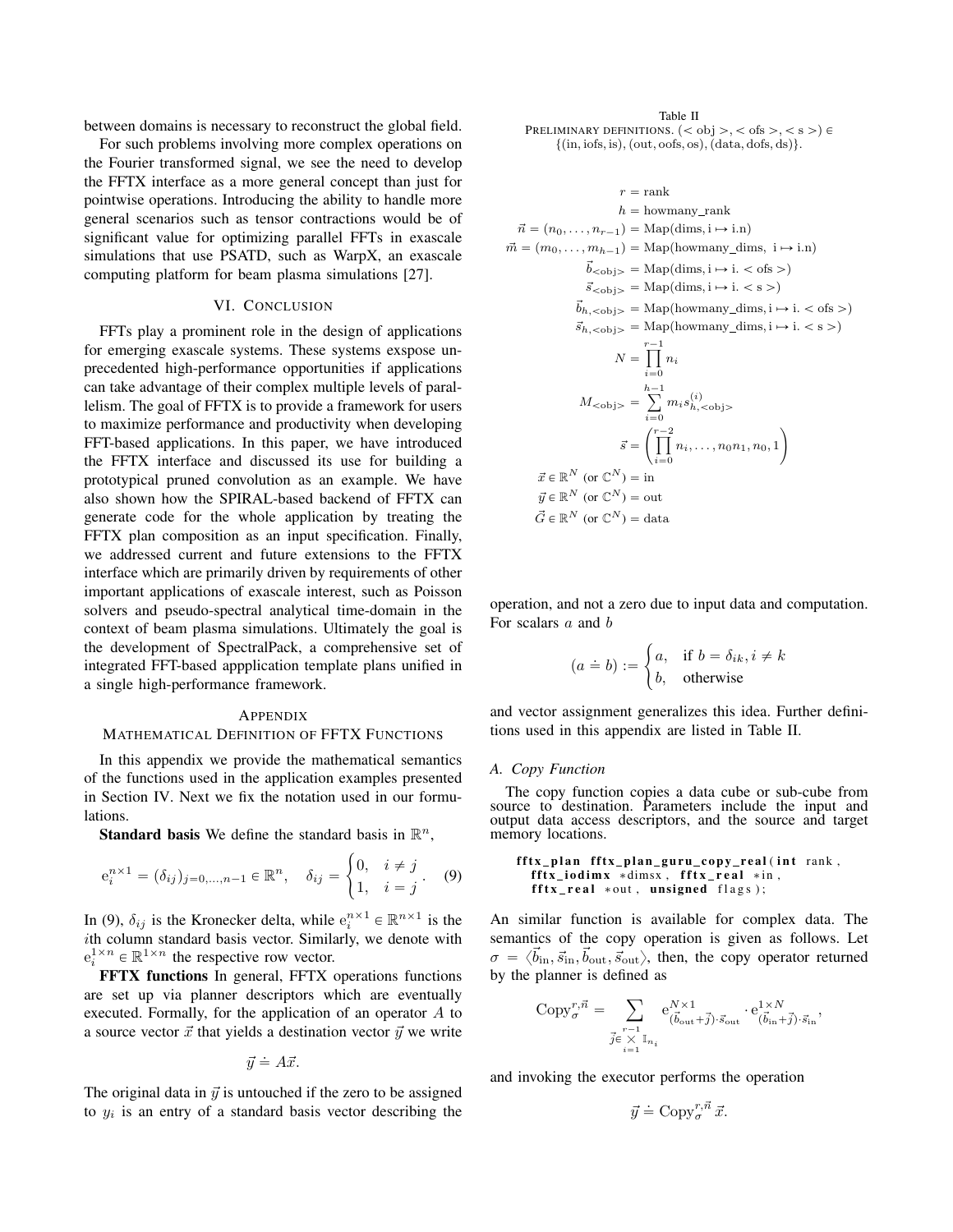#### *B. Complex DFT*

The complex DFT plan is set up as follows.

f f t x p l a n t f f t x p l a n g u r u d f t ( i n t ra n k , f f t x i o d i m ∗dims , i n t howmany rank , f f t x i o d i m ∗howmany dims , f f t x c om pl e x ∗ i n , f f t x c om pl e x ∗ o ut , i n t si g n , un si gned f l a g s ) ;

The semantics of the complex DFT operation are given as follows. Let  $\sigma = \langle \vec{s}_{\text{in}}, \vec{s}_{\text{out}}, \vec{s}_{h, \text{in}}, \vec{s}_{h, \text{out}} \rangle$ . The operator returned by the planner is defined as

$$
\begin{split} &\mathrm{DFT}_{\sigma}^{r,h,\vec{n},\vec{m}} = \\ &\sum_{\vec{k}\in\underset{i=1}{\times}\mathbb{T}_{m_i}}\left(\left(\sum_{\substack{r-1\\ \vec{f}\in\underset{i=1}{\times}\mathbb{T}_{n_i}}} \mathrm{e}_{(\vec{k}\oplus\vec{j})\cdot(\vec{s}_{h,\mathrm{out}}\oplus\vec{s}_{\mathrm{out}})}^{M_{\mathrm{out}}\times1}\cdot\mathrm{e}_{\vec{j}\cdot\vec{s}}^{1\times N}\right)\\ &\mathrm{DFT}_{n_0\times\ldots n_{r-1}}\left(\sum_{\substack{r-1\\ \vec{j}\in\underset{i=1}{\times}\mathbb{T}_{n_i}}} \mathrm{e}_{\vec{j}\cdot\vec{s}}^{N\times1}\cdot\mathrm{e}_{(\vec{k}\oplus\vec{j})\cdot(\vec{s}_{h,\mathrm{in}}\oplus\vec{s}_{\mathrm{in}})}^{1\times M_{\mathrm{in}}}\right)\right) \end{split}
$$

The multidimensional complex DFT  $DFT_{m\times\cdots\times k\times n}$  can be defined recursively as

$$
\text{DFT}_{m \times \dots \times k \times n} \to \text{DFT}_{m \times \dots \times k} \otimes \text{DFT}_n \qquad (10)
$$

$$
\text{DFT}_n = \left[\omega_n^{ij}\right]_{ij},
$$

where  $\omega_n$  is a primitive *n*th root of unity. Invoking the operator will perform the operation

$$
\vec{y} \doteq \text{DFT}_{\sigma}^{r,h,\vec{n},\vec{m}} \, \vec{x}.
$$

# *C. Real-to-complex DFT*

The real-to-complex DFT plan is set up as follows:

```
fftx_plan_t fftx_plan_guru_dft_r2c(
  fftx_context_t_context,
  int rank, const fftx_iodim ∗dims,
  int howmany_rank, fftx_iodim *howmany_dims,
  \texttt{fftx\_real} *in, \texttt{fftx\_complex} *out,
  unsigned flags);
```
Let  $\sigma = \langle \vec{s}_{\text{in}}, \vec{s}_{\text{out}}, \vec{s}_{h, \text{in}}, \vec{s}_{h, \text{out}} \rangle$ . The operator returned by the planner is defined as

$$
\begin{array}{l} \text{RDFT}_{\sigma}^{r,h,\vec{n},\vec{m}} = \\ \sum\limits_{\vec{k} \in \; \times \; \mathbb{I}_{m_i}} \left( \left( \sum\limits_{\vec{j} \in \; \times \; \mathbb{I}_{n_i}} \mathrm{e}_{(\vec{k} \oplus \vec{j}) \cdot (\vec{s}_{h,\mathrm{out}} \oplus \vec{s}_{\mathrm{out}})}^{M_{\mathrm{out}} \times 1} \cdot \mathrm{e}_{\vec{j} \cdot \vec{s}}^{1 \times N} \right) \\ \text{RDFT}_{n_0 \times \ldots n_{r-1}} \left( \sum\limits_{\vec{j} \in \; \times \; \mathbb{I}_{n_i}} \mathrm{e}_{\vec{j} \cdot \vec{s}}^{N \times 1} \cdot \mathrm{e}_{(\vec{k} \oplus \vec{j}) \cdot (\vec{s}_{h,\mathrm{in}} \oplus \vec{s}_{\mathrm{in}})}^{1 \times M_{\mathrm{in}}} \right) \right) \end{array}
$$

Invoking this operator will perform the operation

$$
\vec{y} \doteq {\rm RDFT}^{r,h,\vec{n},\vec{m}}_{\sigma}\, \vec{x}.
$$

The multidimensional real DFT RDFT $_{m \times \cdots \times k \times n}$  can be defined recursively by decomposing it into a Kronecker product between the multidimensional DFT in (10) and a 1D RDFT as follows

$$
R\text{DFT}_{m \times \cdots \times k \times n} \to \text{DFT}_{m \times \cdots \times k} \otimes R\text{DFT}_n. \tag{11}
$$

The  $n$ -point 1D real DFT in  $(11)$  is defined as

$$
\text{RDFT}_n = \left(\sum_{\vec{j} \in \mathbb{I}_{n+2}} \mathbf{e}_{\vec{j}}^{(n+2)\times 1} \cdot \left(\mathbf{e}_{\vec{j}}^{1 \times (n+2)} \oplus \mathbf{0}^{(n-2)\times 1}\right)\right)
$$

$$
\overline{\text{DFT}_n}\left(\sum_{\vec{j} \in \mathbb{I}_n} (\mathbf{e}_{\vec{j}}^{n \times 1} \otimes \mathbf{e}_{\mathbf{0}}^{2 \times 1}) \cdot \mathbf{e}_{\vec{j}}^{1 \times n}\right)
$$

$$
\text{DFT}_n = \left[\omega_n^{ij}\right]_{ij},
$$

where  $\omega_n$  is a primitive *n*th root of unity and the operator (·) maps a complex  $r \times c$  matrix M to a real  $2r \times 2c$  matrix M replacing every entry  $u + iv$  of M with  $\begin{bmatrix} u - v \\ v u \end{bmatrix}$ .

#### *D. Pointwise Operation*

The pointwise operation is set up as shown.

```
fftx_plan fftx_plan_guru_pointwise_c2c(
 int rank, fftx_iodimx *dims,
 int howmany_rank, fftx_iodimx *howmany_dims,
 fftx_complex *in, fftx_complex *out,
 fftw_complex *data, fftx_callback func,
 unsigned flags);
```
The semantics of the pointwise operation are given as follows. Let

func = 
$$
p : \mathbb{C} \times \mathbb{C} \to \mathbb{C}
$$
  
\n $\sigma = \langle \vec{s}_{\text{in}}, \vec{s}_{\text{out}}, \vec{s}_{\text{data}}, \vec{s}_{h, \text{in}}, \vec{s}_{h, \text{out}}, \vec{s}_{h, \text{data}} \rangle$ .

The operator returned by the planner is defined as

$$
\begin{split} \mathbf{P}^{r,h,\vec{n},\vec{m}}_{\sigma} = \sum_{\vec{k} \in \; \underset{i=1}{\times} \; \mathbb{I}_{m_{i}}} & \left( \sum_{\vec{i} \in \; \underset{i=1}{\times} \; \mathbb{I}_{n_{i}}} \left( \mathrm{e}_{(\vec{k} \oplus (\vec{j}+b_{\mathrm{out}})) \cdot (\vec{s}_{h,\mathrm{out}} \oplus \vec{s}_{\mathrm{out}})}^{1 \times \mathbb{I}_{m_{i}}} \right) \right) \\ & \qquad \qquad \circ \; p \circ \left( \mathrm{e}_{(\vec{k} \oplus (\vec{j}+b_{\mathrm{in}})) \cdot (\vec{s}_{h,\mathrm{in}} \oplus \vec{s}_{\mathrm{in}})}^{1 \times M_{\mathrm{in}}} \right) \\ & \qquad \qquad \times \mathrm{e}_{(\vec{k} \oplus (\vec{j}+b_{\mathrm{data}})) \cdot (\vec{s}_{h,\mathrm{data}} \oplus \vec{s}_{\mathrm{data}})}^{1 \times M_{\mathrm{data}}} \right) \right) \end{split}
$$

Invoking this operator will perform the operation

$$
\vec{y} \doteq \mathbf{P}^{r,h,\vec{n},\vec{m}}_{\sigma}\,\vec{x}.
$$

#### ACKNOWLEDGMENT

This research was supported at the Lawrence Berkeley National Laboratory by the Office of Advanced Scientfc Computng Research of the U.S. Department of Energy under Contract No. DE-AC02-05CH11231.